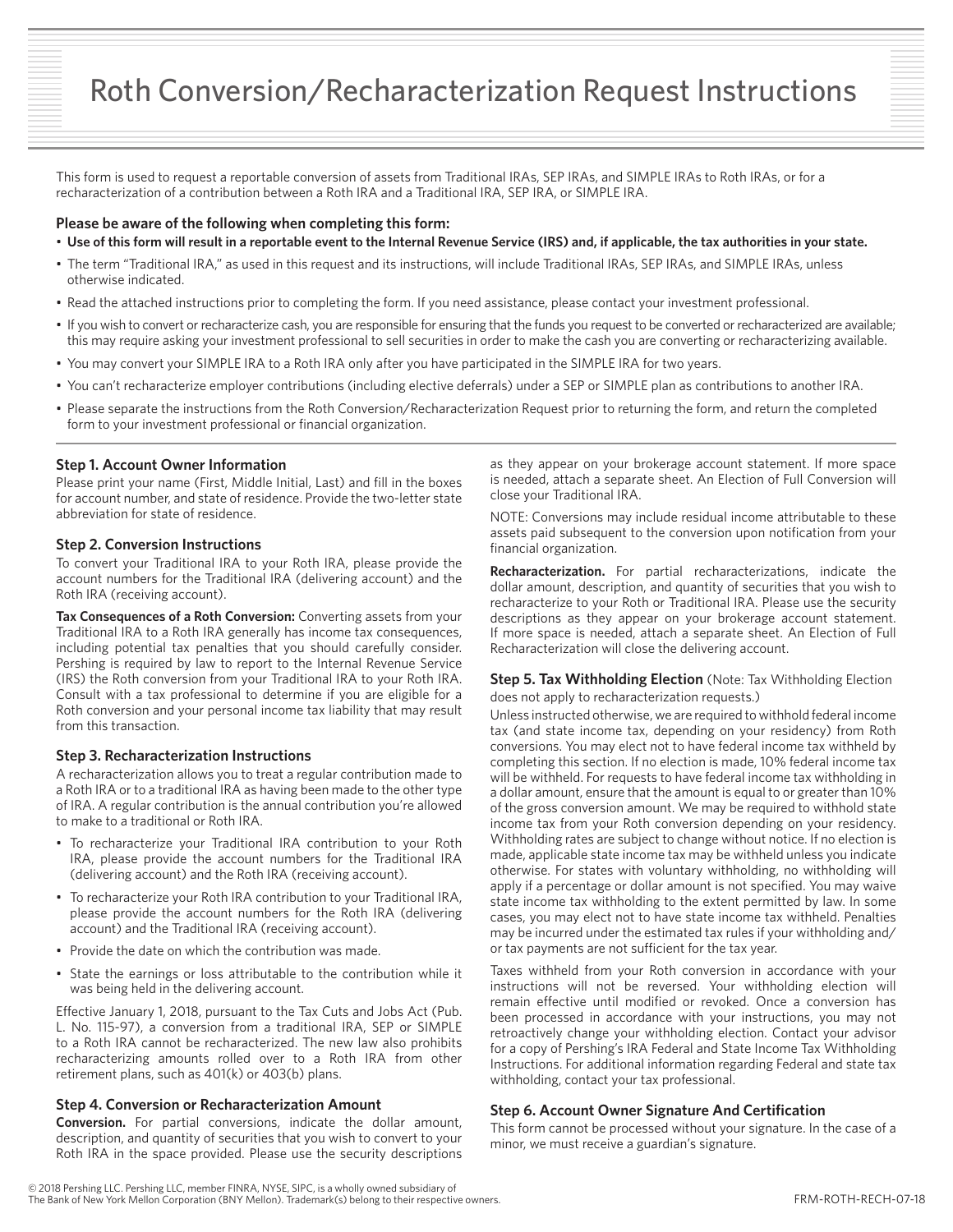|  | Roth Conversion/Recharacterization Request |  |  |  |  |  |
|--|--------------------------------------------|--|--|--|--|--|
|--|--------------------------------------------|--|--|--|--|--|

| Name                                                                                                                                                                       | State of Residence (for tax purposes) |                                                                                     |
|----------------------------------------------------------------------------------------------------------------------------------------------------------------------------|---------------------------------------|-------------------------------------------------------------------------------------|
| <b>STEP 2. CONVERSION INSTRUCTIONS</b>                                                                                                                                     |                                       |                                                                                     |
| Move the assets as instructed below.                                                                                                                                       |                                       | <b>CONVERTING ASSETS FROM YOUR</b><br>IRA TO A ROTH IRA GENERALLY                   |
| From Traditional IRA Account Number<br>$\qquad \qquad -$                                                                                                                   | To Roth IRA Account Number            | HAS INCOME TAX CONSEQUENCES.<br>SEE THE INSTRUCTIONS FOR<br><b>FURTHER DETAILS.</b> |
| <b>STEP 3. RECHARACTERIZATION INSTRUCTIONS</b>                                                                                                                             |                                       |                                                                                     |
| <b>Recharacterize my Contribution</b>                                                                                                                                      |                                       |                                                                                     |
| From Account Number                                                                                                                                                        | To Account Number                     |                                                                                     |
| Recharacterize my:                                                                                                                                                         |                                       |                                                                                     |
|                                                                                                                                                                            |                                       |                                                                                     |
|                                                                                                                                                                            |                                       |                                                                                     |
| Date of Contribution                                                                                                                                                       |                                       |                                                                                     |
| STEP 4. CONVERSION OR RECHARACTERIZATION AMOUNT                                                                                                                            |                                       |                                                                                     |
| Select one. The selection of a full conversion or full recharacterization will result in the delivering account being closed.                                              |                                       |                                                                                     |
|                                                                                                                                                                            |                                       |                                                                                     |
| Conversion                                                                                                                                                                 |                                       |                                                                                     |
| Full conversion - move all cash and securities                                                                                                                             |                                       |                                                                                     |
| Partial conversion*                                                                                                                                                        |                                       |                                                                                     |
| Recharacterization                                                                                                                                                         |                                       |                                                                                     |
| The total amount requested below must equal the recharacterized contribution amount adjusted for the earnings<br>or loss attributable to the recharacterized contribution. |                                       |                                                                                     |
| Full recharacterization - move all cash and securities                                                                                                                     |                                       |                                                                                     |
| Partial recharacterization*                                                                                                                                                |                                       |                                                                                     |
| Net income/loss attributable to the recharacterized contribution                                                                                                           |                                       |                                                                                     |
| *For partial conversion or recharacterization move only those assets listed below                                                                                          |                                       |                                                                                     |
|                                                                                                                                                                            |                                       |                                                                                     |
| Move cash and/or money market funds in the amount of \$ $\_$<br>Move the following securities:                                                                             |                                       | IF MORE SPACE IS<br><b>NEEDED, ATTACH A</b>                                         |
| Description                                                                                                                                                                | Quantity                              | SEPARATE SHEET.                                                                     |
| Description                                                                                                                                                                | Quantity                              |                                                                                     |

© 2018 Pershing LLC. Pershing LLC, member FINRA, NYSE, SIPC, is a wholly owned subsidiary of The Bank of New York Mellon Corporation (BNY Mellon). Trademark(s) belong to their respective owners.